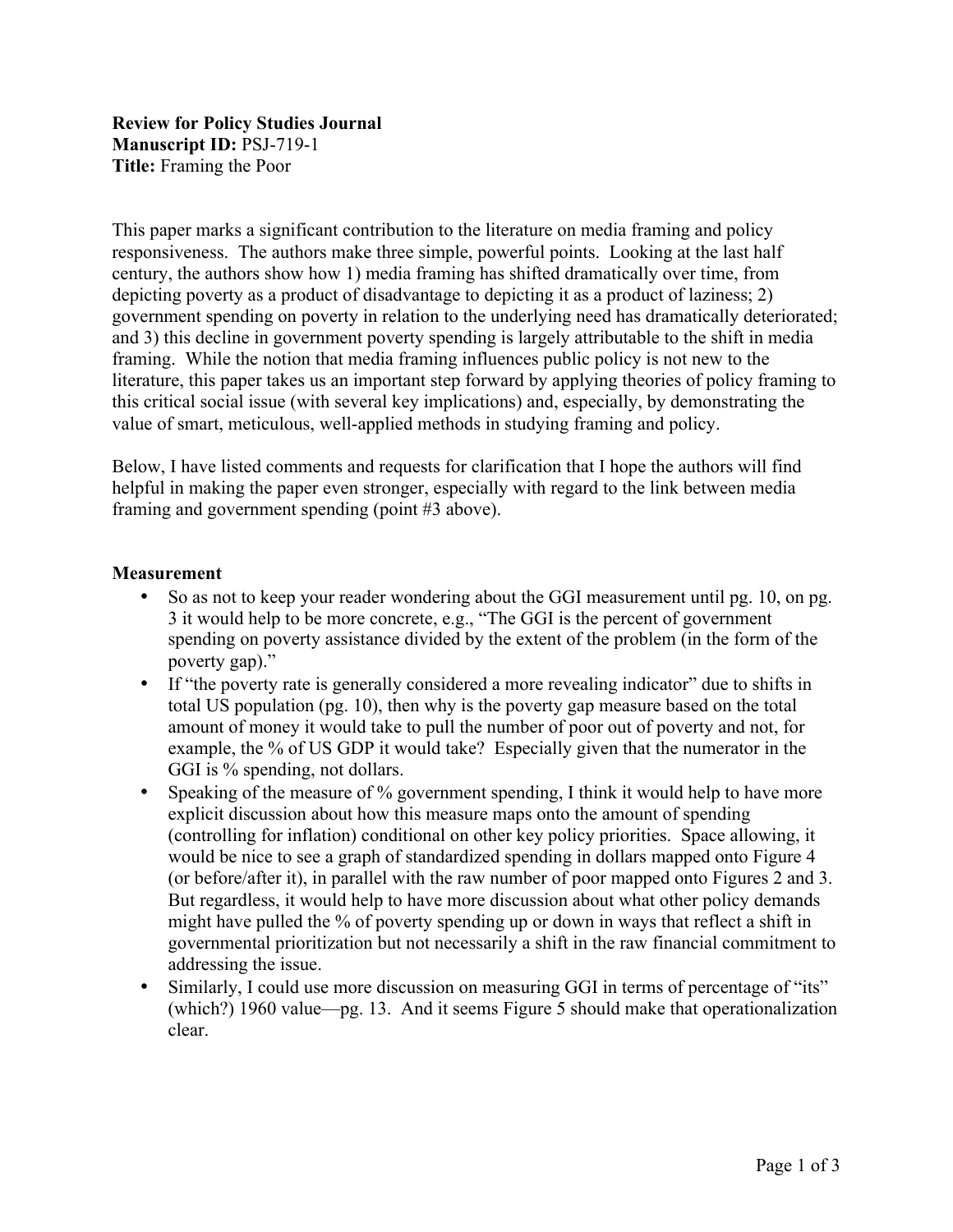# **Causal Argument**

The authors have given us a tour de force with regard to the key variables of government spending and media framing. Yet I think they could go further in developing a stronger causal story—with more prominence in the manuscript—about **A) what forces prompted the documented shifts in media framing** and **B) what causal mechanisms led to the effects of media framing on government spending**. I get that this is asking a lot, especially given space constraints. But in the ideal world, I'd love to see both points A and B addressed.

## *Factors triggering frame change*

- Regarding point A, I think it would add much to our understanding of this issue if the authors could find the room to pin down, qualitatively, a story about what events/political actions/cascade dynamics/etc. likely contributed to the shifts in frames—as Baumgartner and Jones do in the case of smoking and nuclear power, and as Baumgartner et al. do in the case of the death penalty.
- Room allowing, a nod toward the journalistic practices that would reinforce these shifts in frame selection would help round out this story re: point A (e.g., Bennett's indexing theory, Entman's cascade activation model, Iyengar's organizational process discussion).
- However the authors might be able to address point A, if they tackle this challenge I hope they do so with an eye toward the gnawing question of necessary and sufficient conditions for frames (generalizably) to gain traction in the news.

#### *Causal mechanisms*

- Regarding point B (but perhaps also point A), all but absent from the authors' discussion is the role of public mood in the effect of media framing on government spending for the poor—a role that may really be central to the causal story here. Do the authors suspect that shifts in media framing produced shifts in public perception, which led in turn to shifts in spending? Or that media framing and public perception of the poor are mutually reinforcing? Or that policymakers responded to media framing exclusively and that public opinion was out of the causal loop entirely? In any case, I think the public deserves more discussion. Ideally, of course, the authors would throw aggregate public opinion about poverty spending into their model. But short of that, it would be nice to hear some discussion, for example including what the authors make of how Stimson's mood index maps onto GGI only in the 1970s through the circa-1980 drop, and doesn't appear to track the Net Generous Frame measure at all.
- Relatedly, I think the authors could push their discussion of social construction even further, thinking in particular about shifting social stigmas somewhere along the causal chain between media framing and government spending. For example, Cox's 1998 "The Consequences of Welfare Reform: How Conceptions of Social Rights are Changing" (*Journal of Social Policy*, 27) might be a good reference. And following up on the other works by Katz the authors reference, Katz' 2008 *The Price of Citizenship* has some helpful discussion along these lines.
- Again, the more this discussion could aim—at least in speculation—toward necessary and sufficient conditions, the more the study will contribute to our understanding of media framing effects as a general phenomenon.